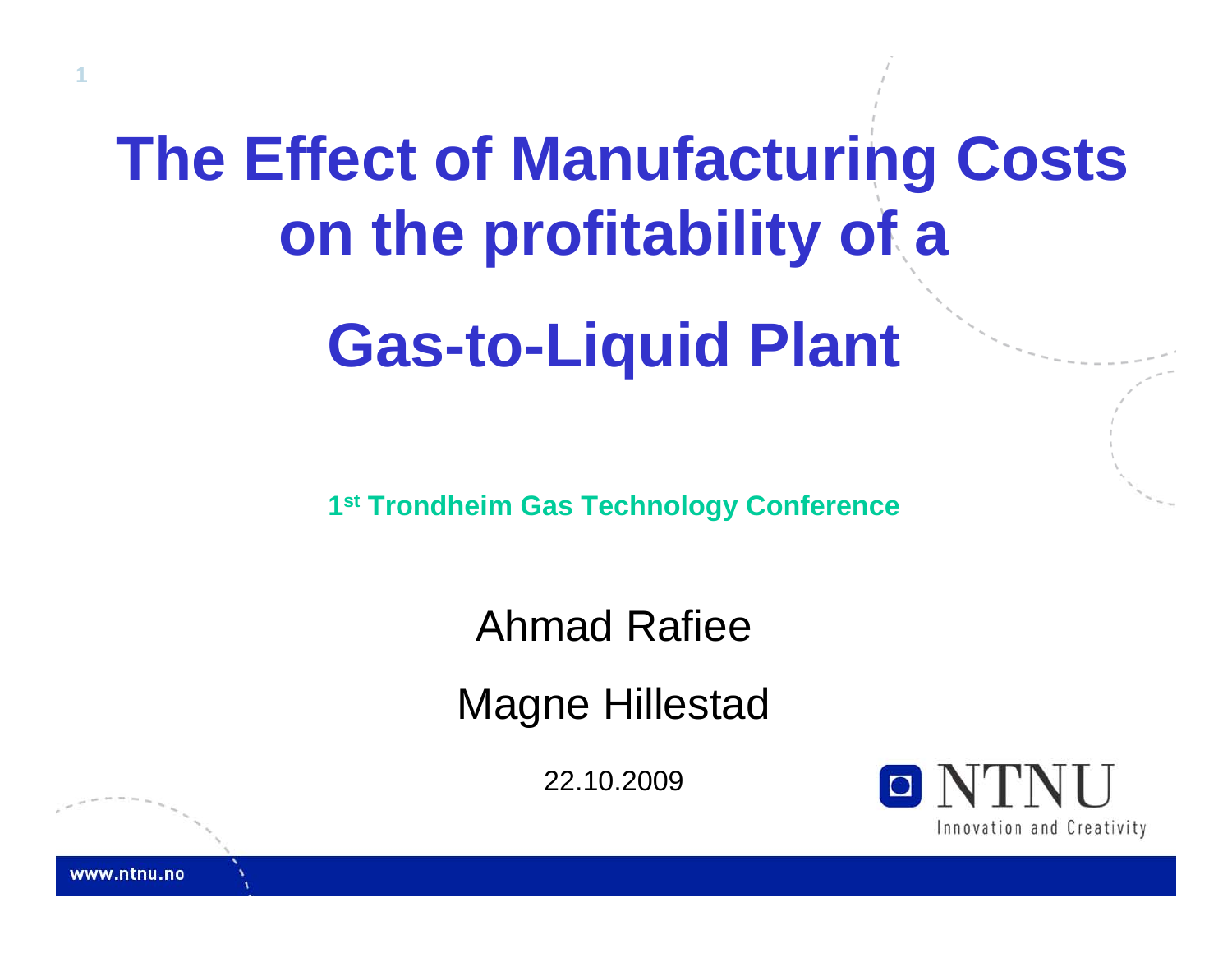## **Outline**

- $\bullet$ Introduction
- Process description
- Economical evaluation
- Scenario generation
- Sensitivity analysis
- Conclusions

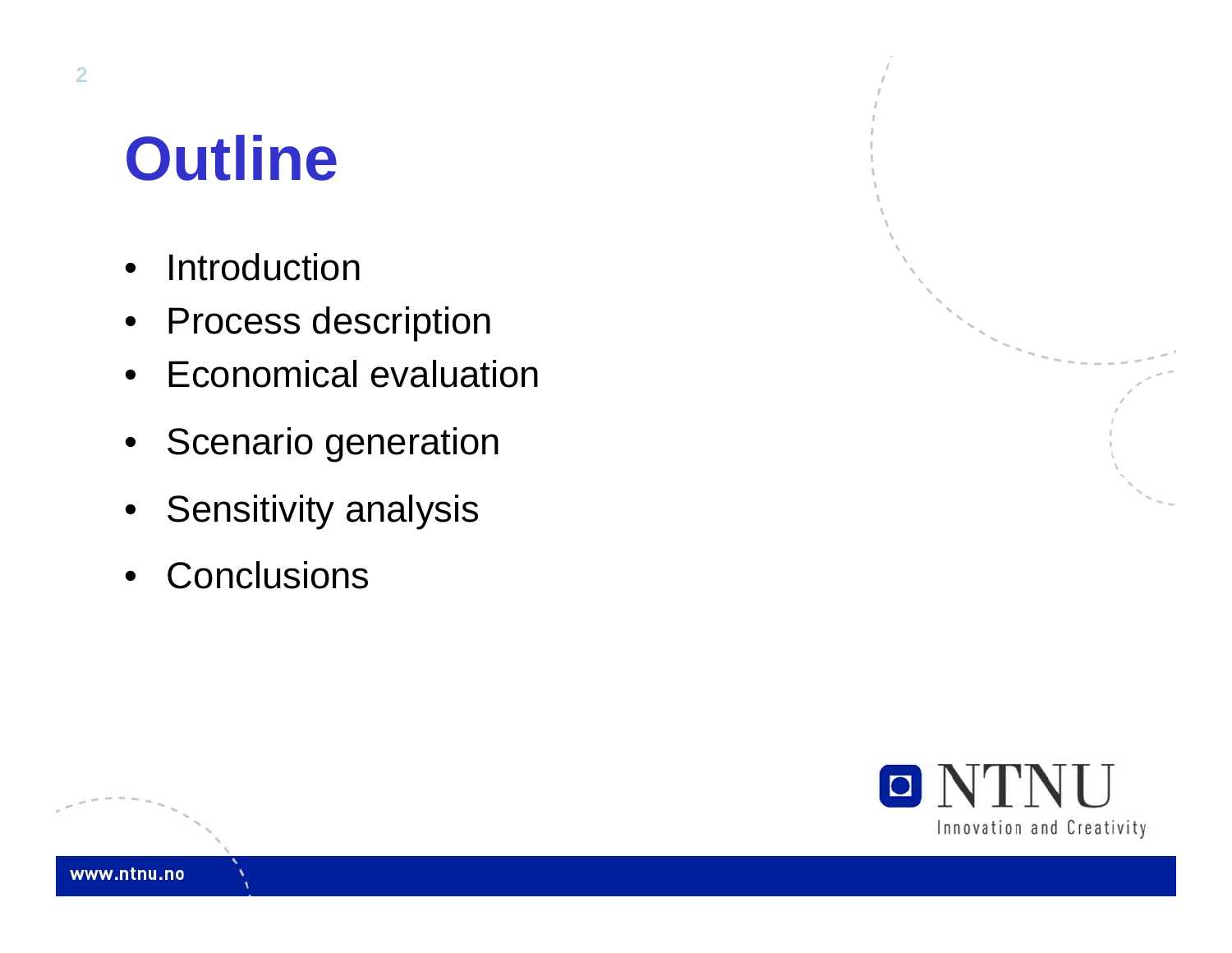## **Introduction**

**3**

In the last decades, the conversion of natural gas to liquid fuels through the GTL technology, has shown to be an excellent alternative for the use of natural gas.

A typical GTL plant consists of three main units: 1) Syngas production unit, 2) Fischer-Tropsch synthesis unit, and 3) Upgrading unit.

We modelled a typical GTL plant using "UNISIM DESIGN" and performed an economical optimization to determine the optimal equipment sizes, operating conditions, and so on.

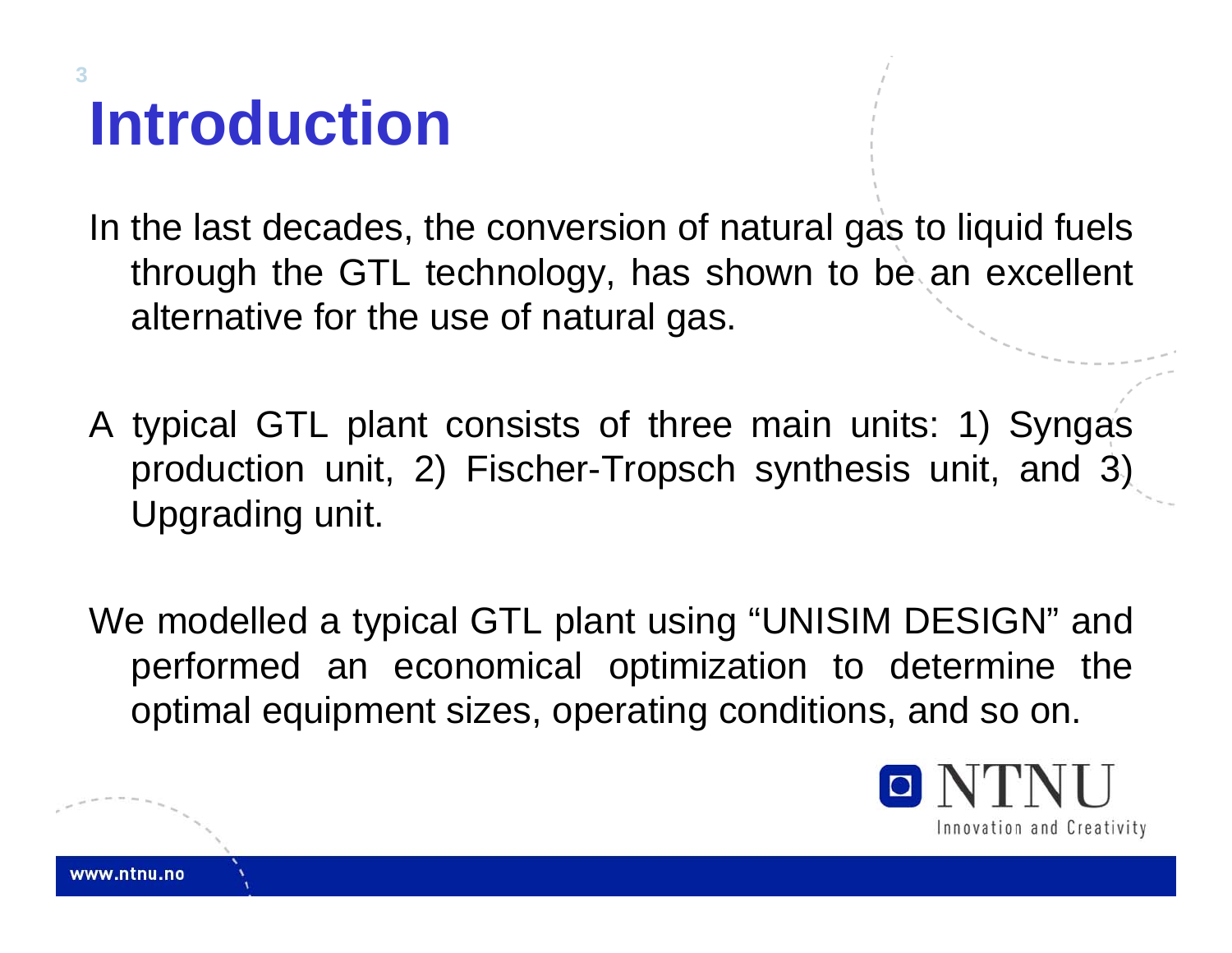## **Process description**





www.ntnu.no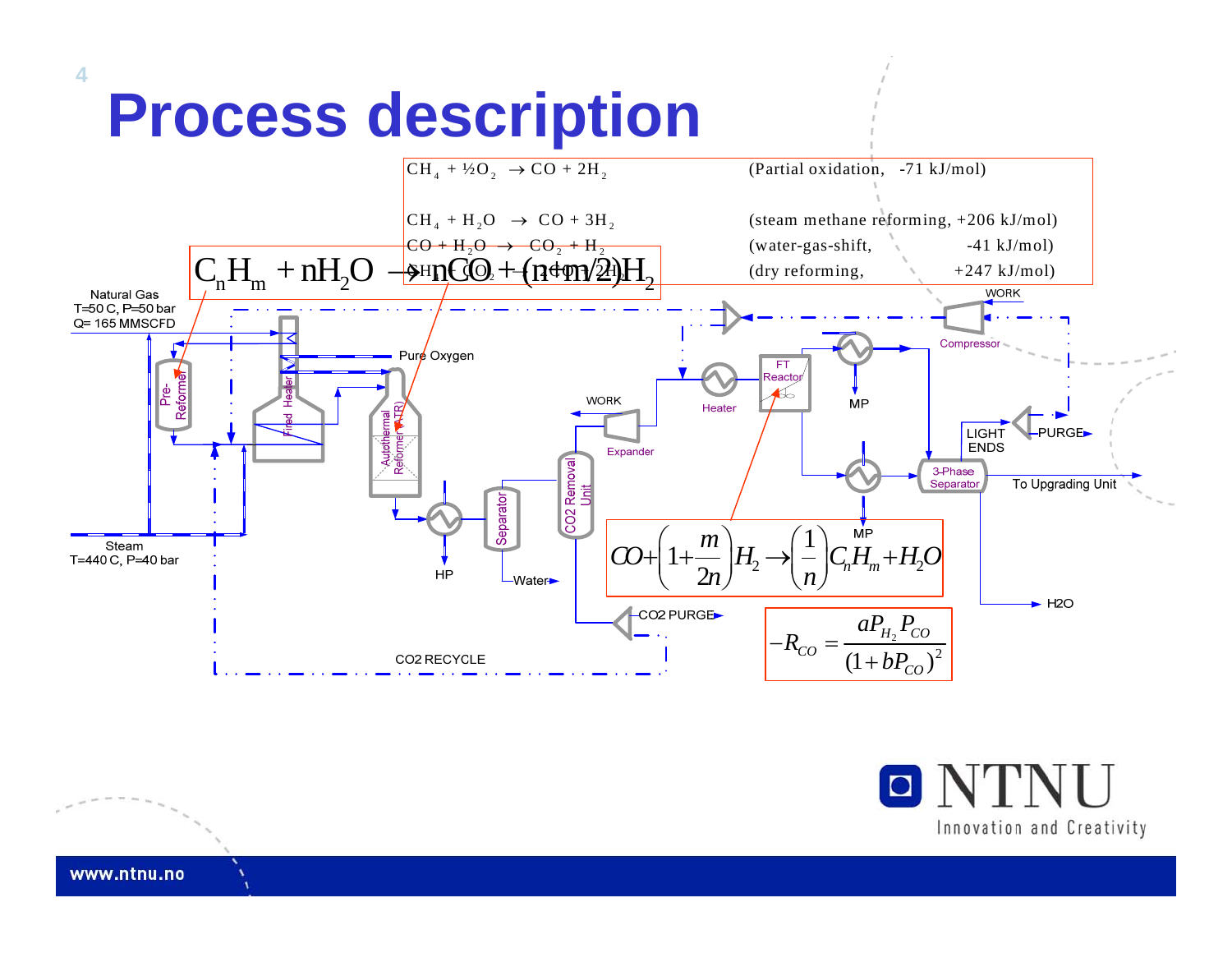### **Economical evaluation**

*1. Capital Cost Estimation*

2  $\log C_0 = K_1 + K_2 \log(A) + K_3 \log(A)$ 

 $C_{\text{o}}$  : Purcha  $\sin g \cos t$  for base conditions  $K_{1}, K_{2}, K_{3}$  :  $Cons$   $\tan ts$ : *A C apacity*

$$
C_{BM} = C_p^0 F_{BM}
$$

O NT Innovation and Creativity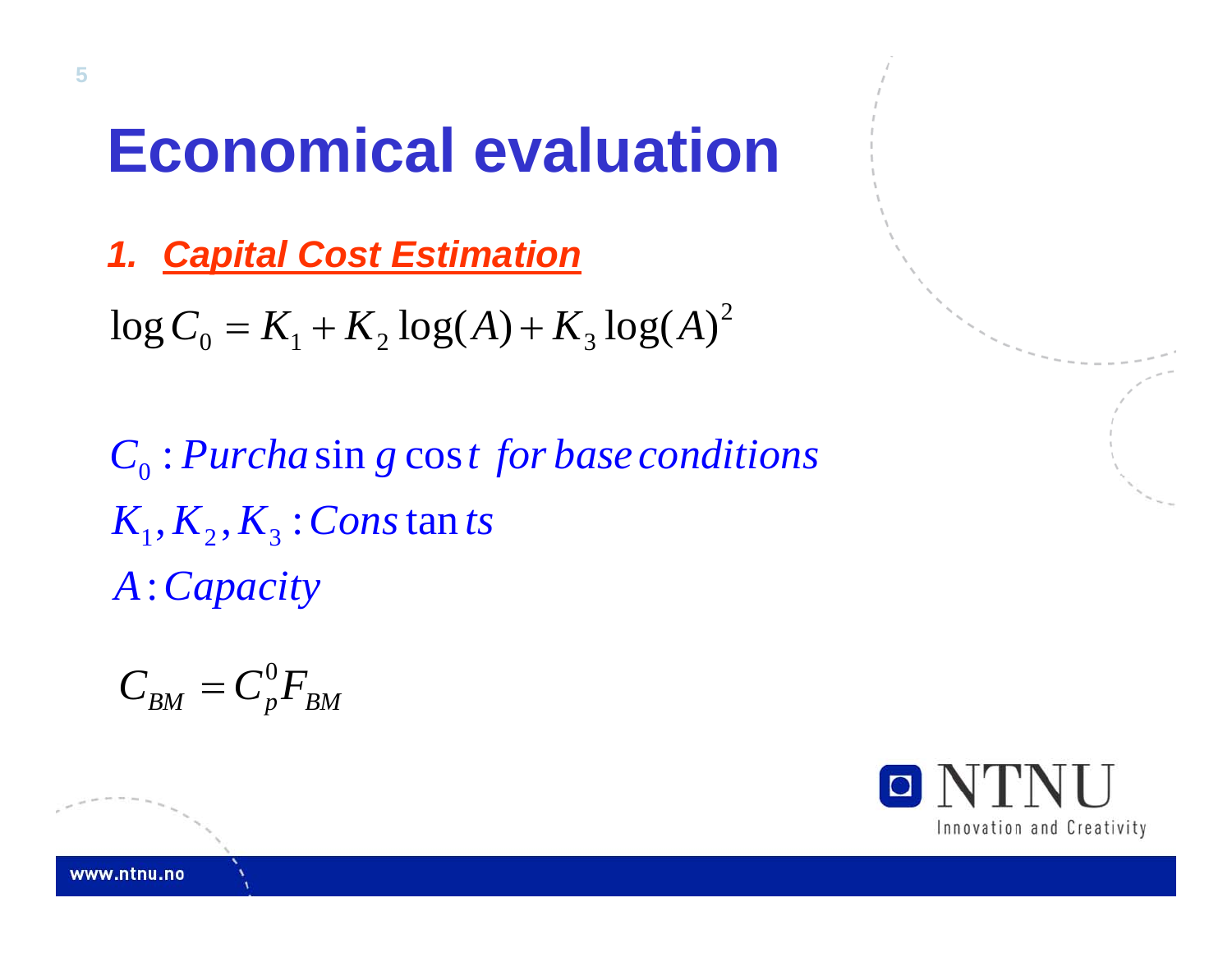#### *2. Estimation of Manufacturing costs*

| Cost item                                | Values used in simulation                                         |  |
|------------------------------------------|-------------------------------------------------------------------|--|
| 1. Direct Costs                          |                                                                   |  |
| A. Raw materials (C <sub>RM</sub> )      |                                                                   |  |
| B. Waste treatment $(C_{WT})$            |                                                                   |  |
| C. Utilities $(C_{UT})$                  |                                                                   |  |
| Fuel gas, oil, and/or coal               |                                                                   |  |
| Electric power                           |                                                                   |  |
| Steam (all pressures)                    |                                                                   |  |
| Process water                            |                                                                   |  |
| Etc.                                     |                                                                   |  |
| D. Operating labor                       | $C_{OL}$                                                          |  |
| E. Direct supervisory and clerical labor | $0.18\rm\,C_{OL}$                                                 |  |
| F. Maintenance and repair                | 0.06 FCI                                                          |  |
| G. Operating supplies                    | 0.009 FCI                                                         |  |
| H. Laboratory Charges                    | $0.15\text{ C}_{OL}$                                              |  |
| I. Patents and royalties                 | 0.03 COM                                                          |  |
| <b>Total Direct Manufacturing Costs</b>  | $C_{RM}$ + $C_{WT}$ + $C_{UT}$ +1.33 $C_{OL}$ +0.03 COM+0.069 FCI |  |
|                                          |                                                                   |  |
| 2. Fixed Costs                           |                                                                   |  |
| A. Depreciation                          | $0.1$ FCI                                                         |  |
| B. Local taxes and insurance             | 0.032 FCI                                                         |  |
| C. Plant Overhead costs                  | 0.708 $C_{OL}$ +0.036 FCI                                         |  |
| <b>Total Fixed Manufacturing Costs</b>   | 0.708 $C_{OL}+0.168$ FCI                                          |  |
|                                          |                                                                   |  |
| 3. General Expenses                      |                                                                   |  |
| A. Administration costs                  | $0.177 C_{OL} + 0.009$ FCI                                        |  |
| B. Distribution and selling costs        | $0.11$ COM                                                        |  |
| C. Research and development              | $0.05$ COM                                                        |  |
| <b>Total General Manufacturing Costs</b> | $0.177 C_{OL} + 0.009 FCI + 0.16 COM$                             |  |
|                                          |                                                                   |  |

 $\text{COM=}$  0.3037 FCI+2.73 C<sub>ol</sub> +1.23 (C<sub>ut</sub> +C<sub>wt</sub> +C<sub>rm</sub>)

Innovation and Creativity

www.ntnu.no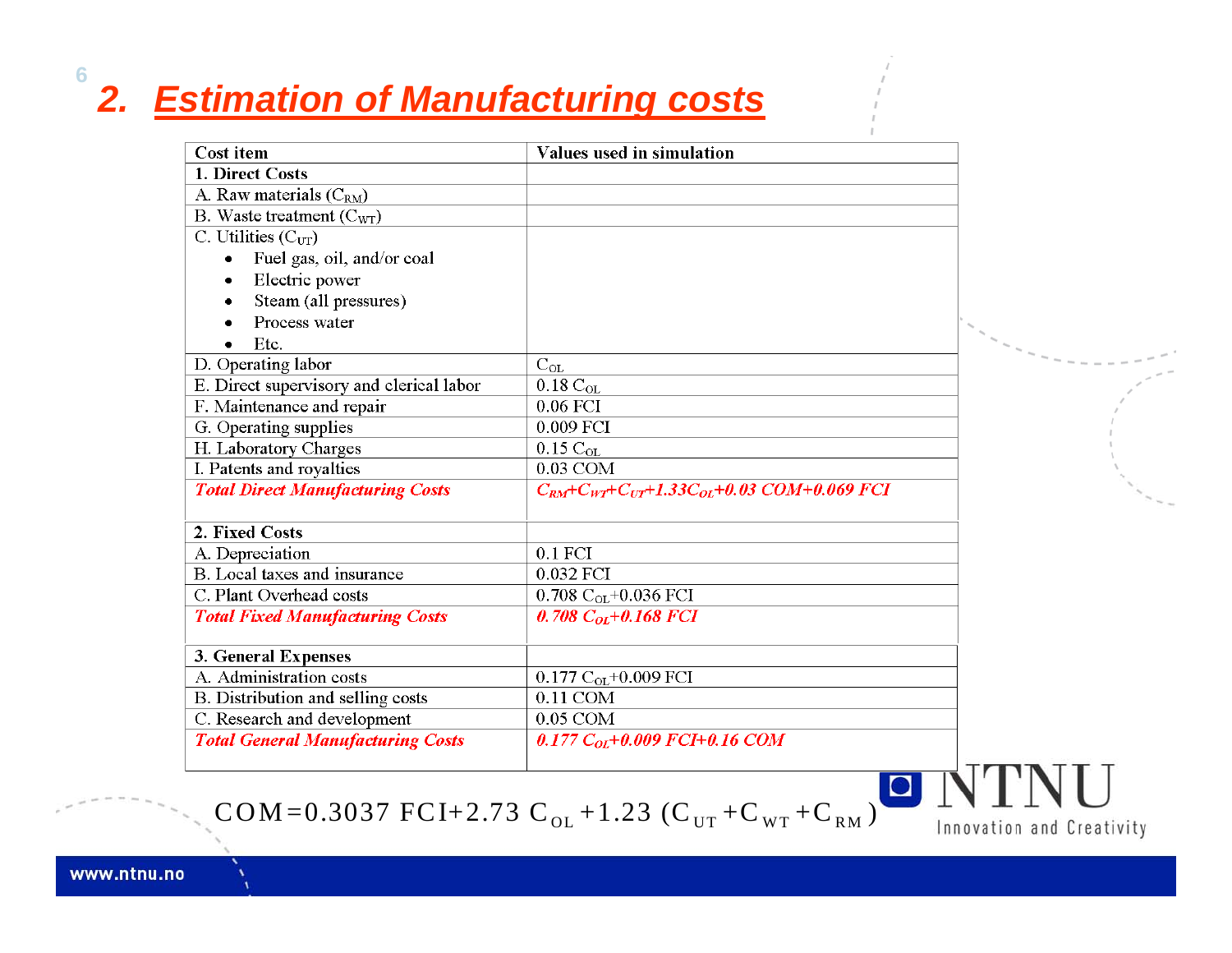

www.ntnu.no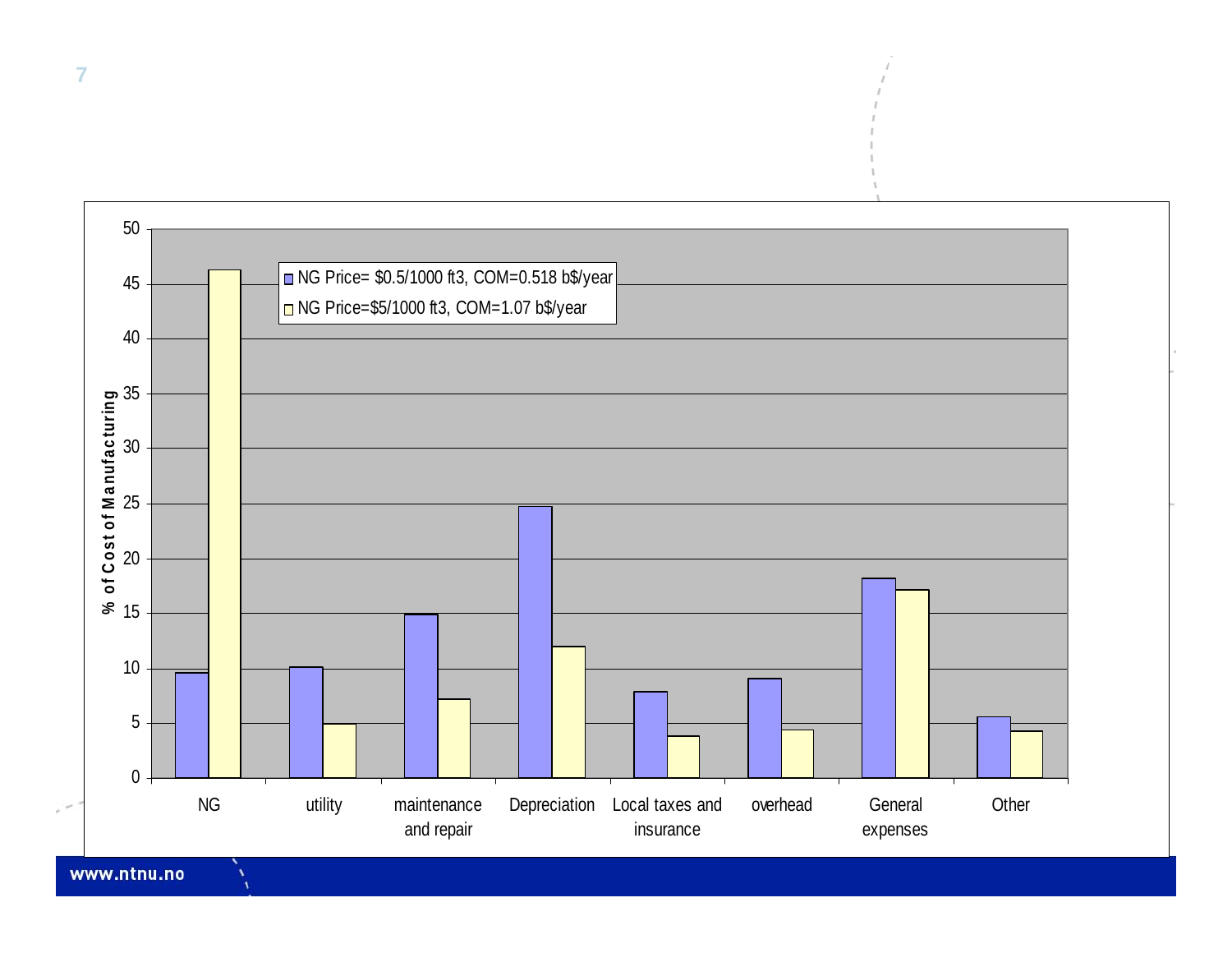The objective function is established as follow:

Profit = Incomes- Cost Of Manufacturing

And then this objective function has to be maximized to identify the optimal mode of operation for the plant.

Pay Back Time =  $\frac{\text{fixed capital investment} + \text{start up cost}}{\text{profit after tax}}$ 



www.ntnu.no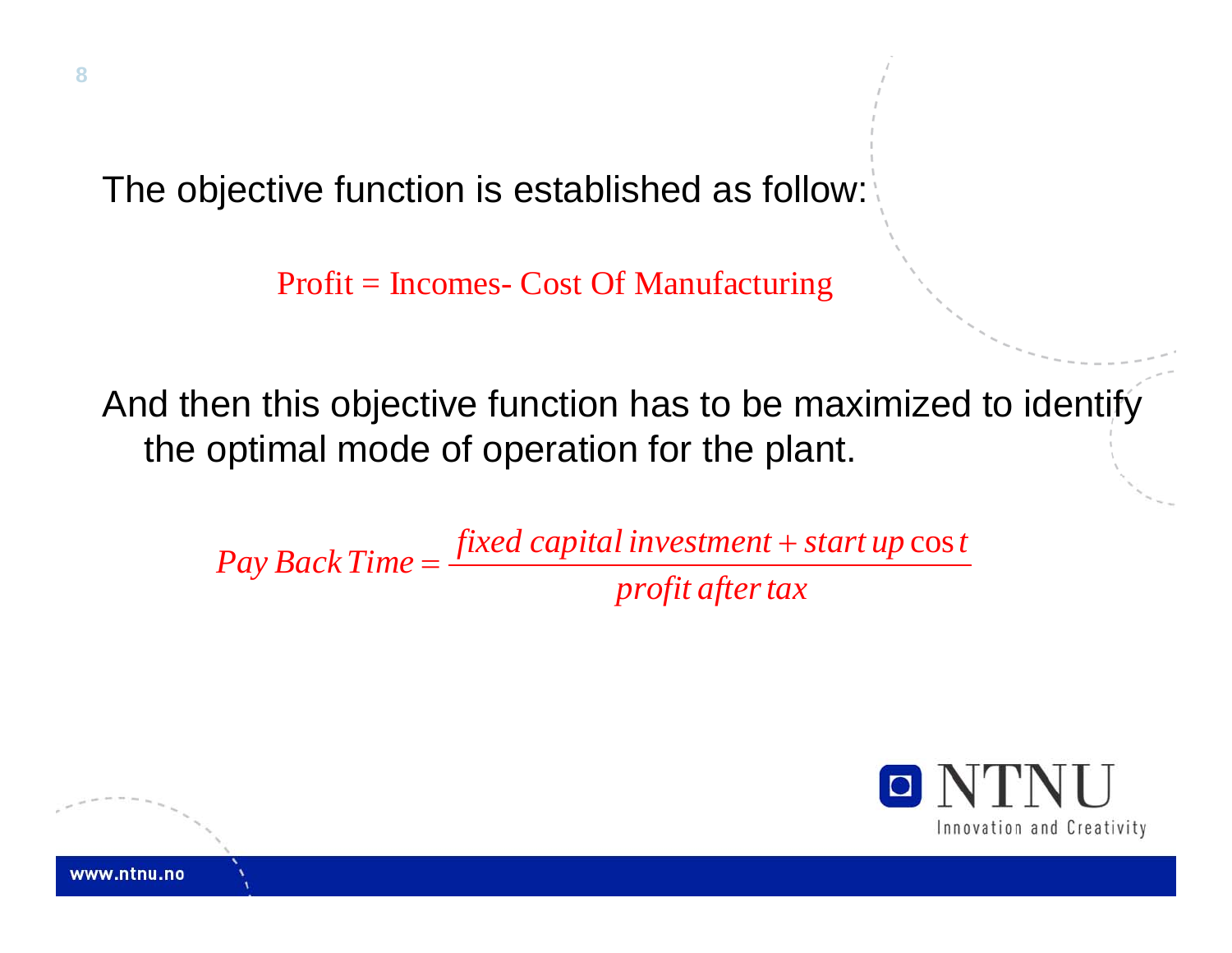## **Optimization results**

For a 17000 bbl/day GTL plant we have the following results:

| ATR inlet T (C)              | 700   |
|------------------------------|-------|
| Oxygen to Carbon ratio       | 0.55  |
| <b>Steam to Carbon ratio</b> | 0.5   |
| ATR outlet $T(C)$            | 1050  |
| CO2 removed (kmole/hr)       | 1300  |
| $FT$ reactor volume $(m3)$   | 2000  |
| <b>FCI (billion \$)</b>      | 1.282 |



www.ntnu.no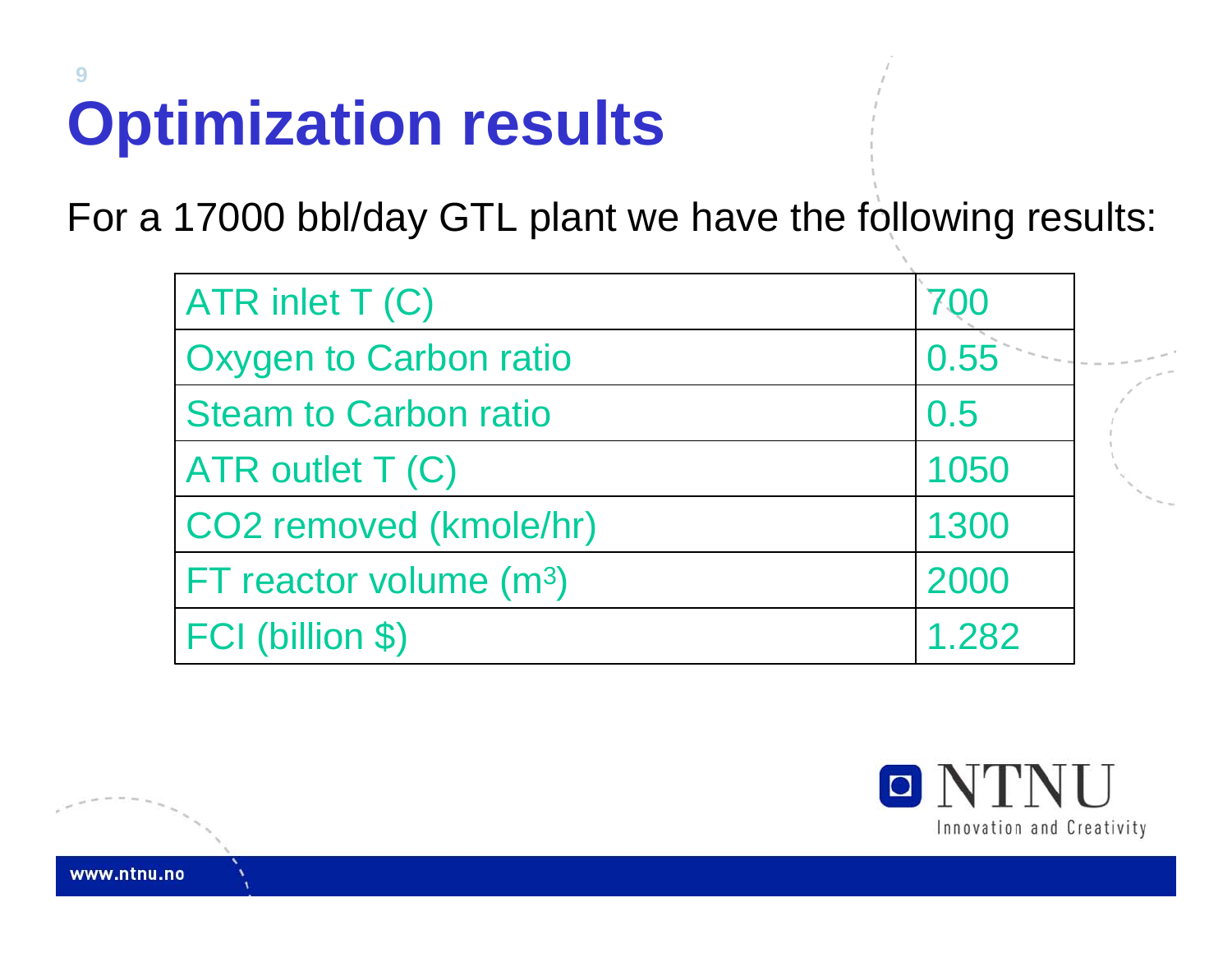• **Product Distribution**

| <b>LPG (C3,C4)</b>       | 21.22 % |
|--------------------------|---------|
| Gasoline (C5-C8)         | 39.07 % |
| Naphtha (C9, C10)        | 11.45%  |
| Kerosene (C11-C13)       | 11.16 % |
| <b>Gas oil (C14-C20)</b> | 11.69 % |
| Fuel Oil (C20+)          | 5.37 %  |

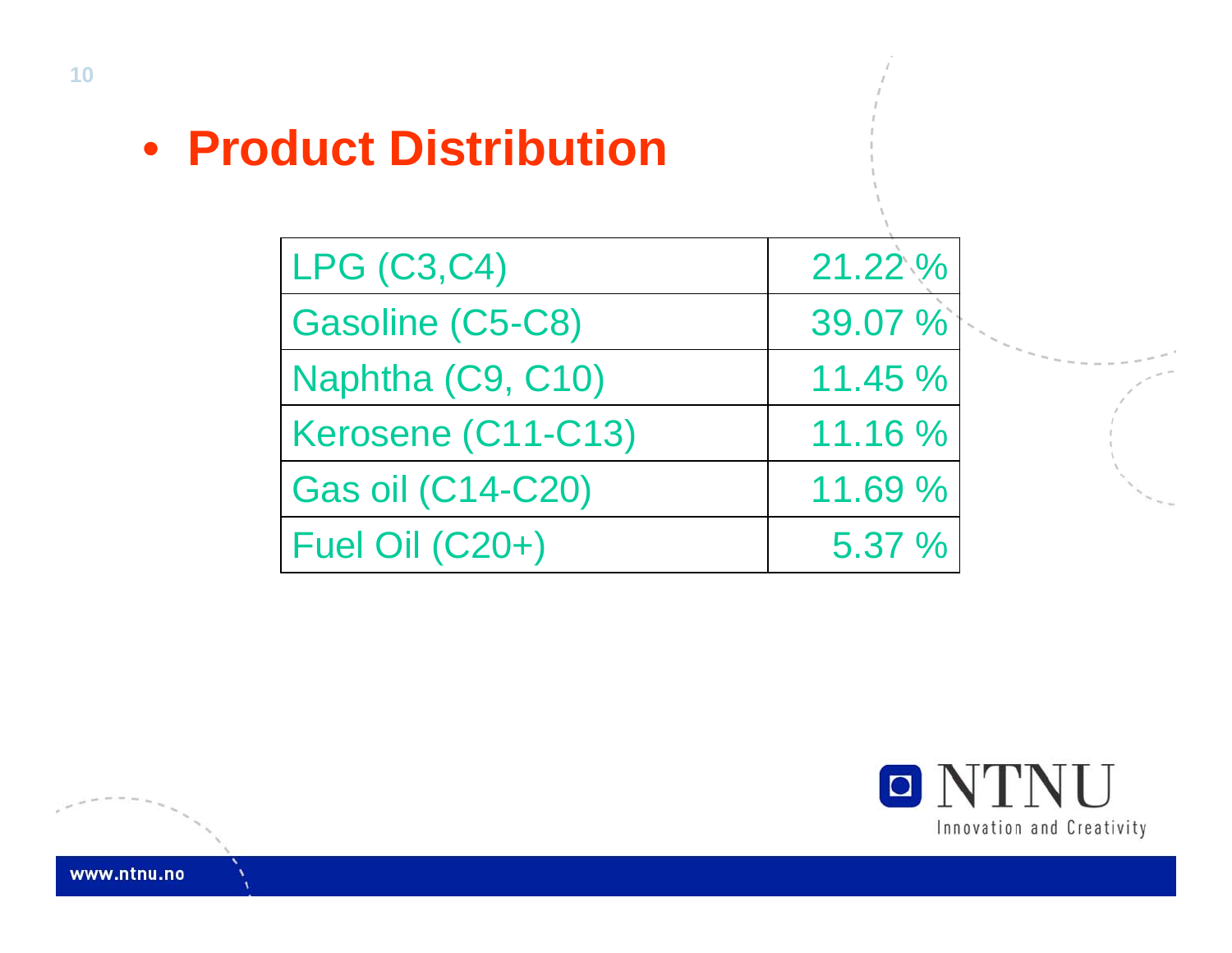• **Carbon efficiency**

**Case A) GTL plant without CO2 removal unit**



#### **Case B) GTL plant with CO2 removal unit**





www.ntnu.no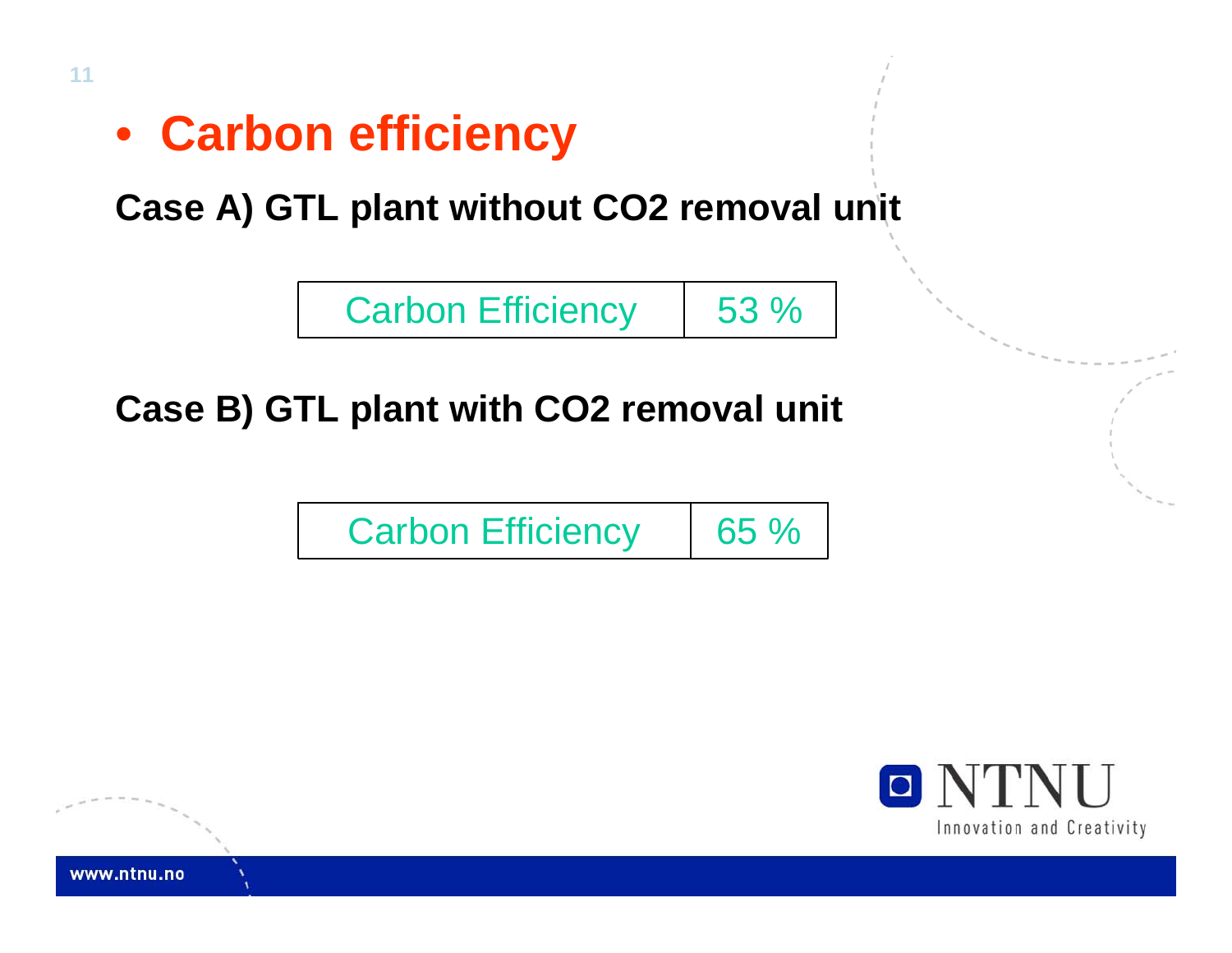## <sup>12</sup> Scenario Generation

**Objective:** Investigating the effect of "natural gas price" and "product selling price" on the "pay back time":



**Natural Gas Price (\$/1000 ft3)**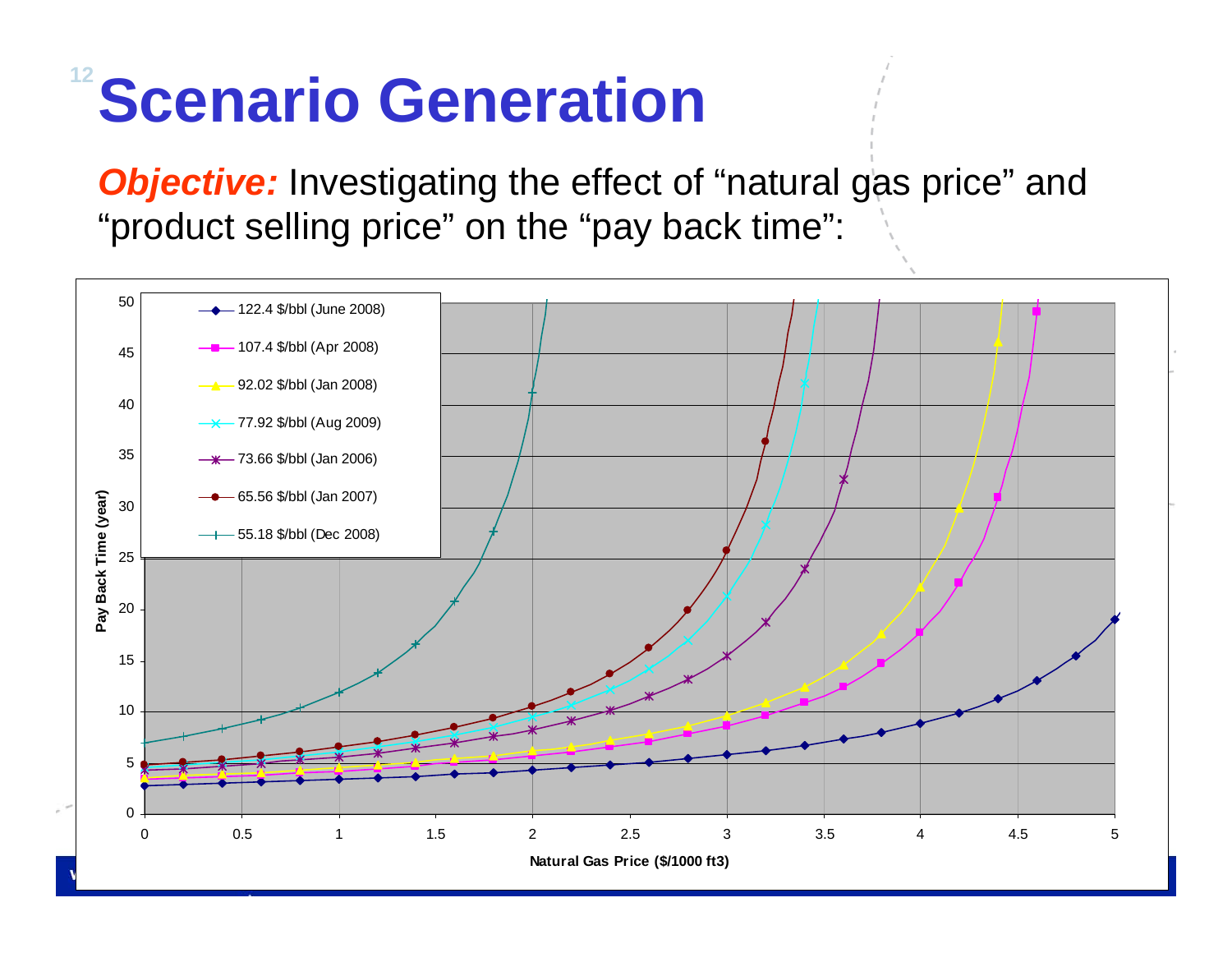# **Sensitivity Analysis**

FCI= 1.282 b\$, NG Price=0.5 \$/1000 ft3 ,Product Selling Price= 77.92 \$/bbl

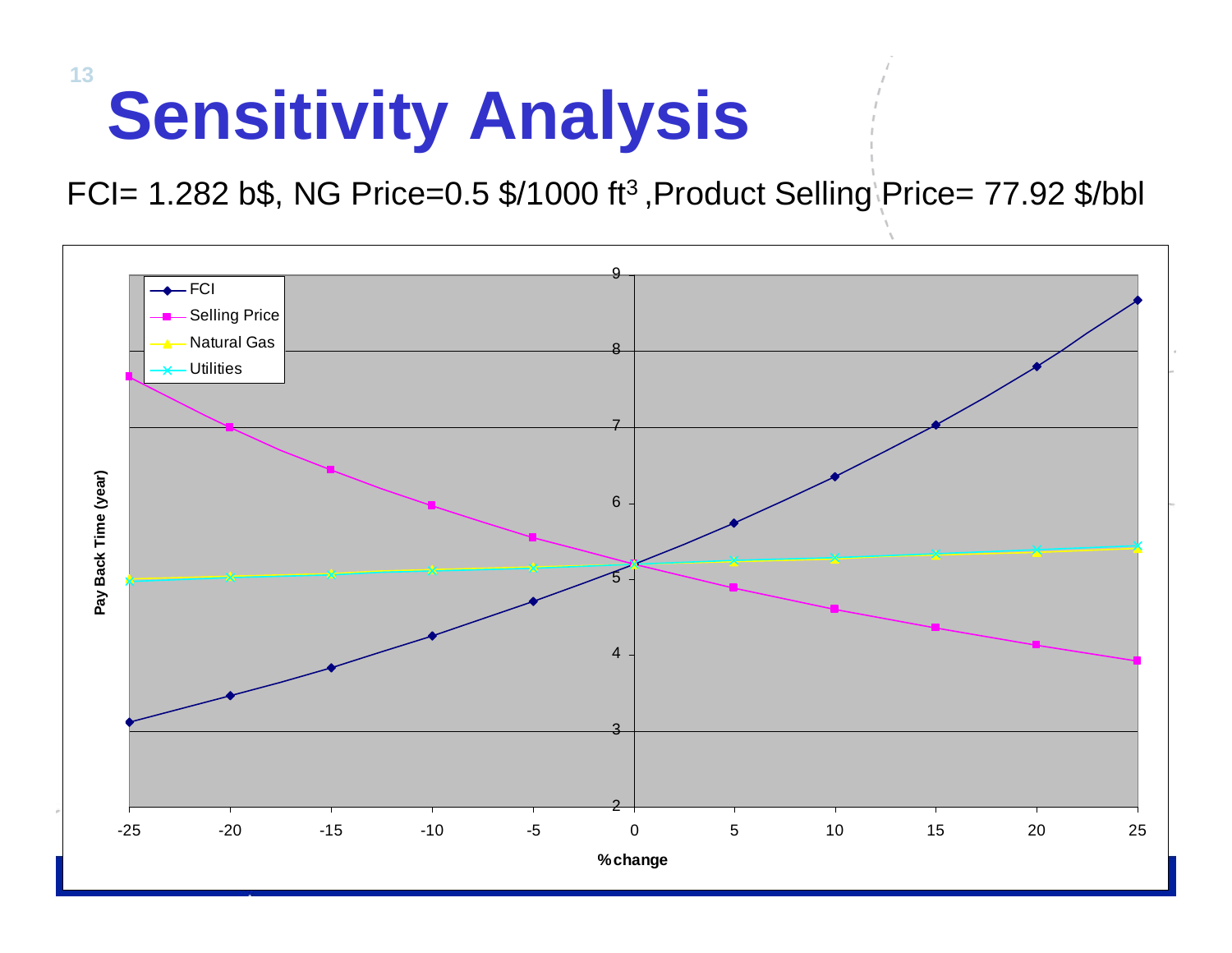## **Conclusions**

1. Optimization results show that removing CO2 from the synthesis gas increases the carbon efficiency of system.

For a cheap natural gas:

- 2. Pay back time ranges from 3 to 8 years.
- 3. Sensitivity analysis implies that pay back time is more sensitive to FCI and product selling price rather than natural gas price.